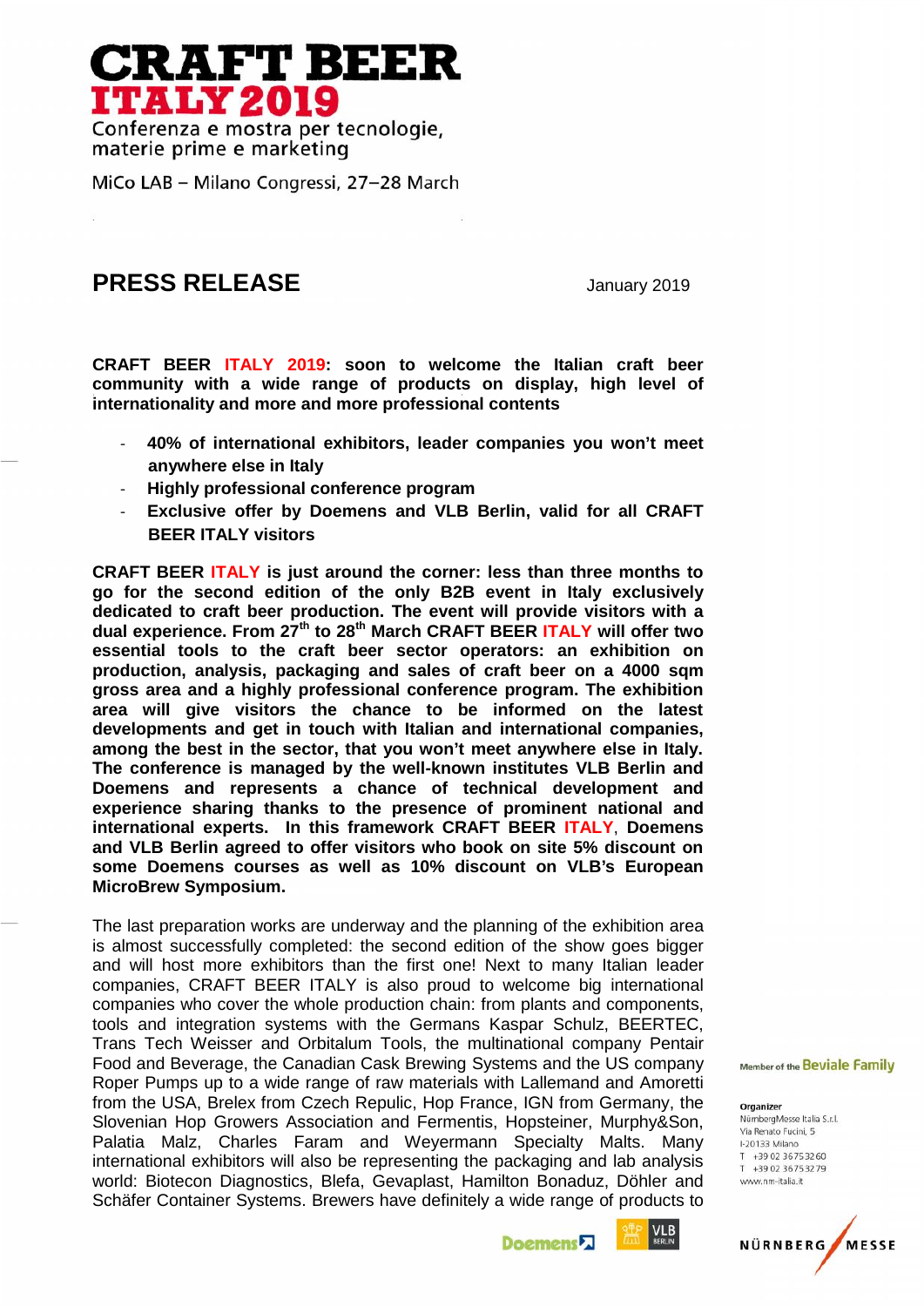## **RAFT BEER ITALY 2019**

Conferenza e mostra per tecnologie, materie prime e marketing

MiCo LAB - Milano Congressi, 27-28 March

choose from to get the best for their beers. The complete exhibitor list is available on the official website www.craft-beer-italy.it

Beside the large exhibition area, the high level technical conference will be the beating heart of the event with contents managed by the two most important European institutes for brewing training Doemens and VLB Berlin. The conference will run in two big rooms located at level -1 of MiCo Lab with direct access from the exhibition area. All speeches will be available both in English and Italian thanks to simultaneous translation.

Contents will be divided in macro-areas: just to give you some hints, we will talk about can filling, an extremely topical theme, as well as contract bottling, main fermentation and lagering. Lorenzo Dabove, a.k.a. Kuaska, father of the Italian Craft Beer Movement, will be present with a speech on Lambic while VLB will deal with beer clarification, influencing the process of main fermentation and maturation as well as colloidal stability. Among others, Doemens will take care of bottle and can conditioning and the relatively new field of non-alcoholic beers.

Well known leader companies will also share their knowledge and experience at **CRAFT BEER ITALY**; attendees will be able to understand how to choose and process raw materials at the best, Weyermann will deliver a speech on malt mill, while Hopsteiner will focus on dry hopping. Besides having the best ingredients, it's essential to choose the right plant and get the best out of it: the leading company Simatec will therefore look into hot-side aeration in the brewhouse. Savi Lab's experts will present some innovation opportunities in the brewing process, enrichment and standardization of beer wort and the German consulting and engineering company BEERTEC will report on various case studies of optimization of the brewery efficiency.

Great novelties will complete the visitor experience: four tasting areas (called *TASTE IT! Areas)* managed by Doemens and Unionbirrai, the first edition of the Best Craft Beer Label Contest and the finals of the Italian Championship of Beer Sommeliers Doemens: the finalists will show their prowess at **CRAFT BEER ITALY** with the sensory description of a beer and proposing beer&food pairings.

And this is just a taste of what visitors will find at **CRAFT BEER ITALY 2019**; we look forward to welcoming you on  $27<sup>th</sup>$  and  $28<sup>th</sup>$  March at MiCo Lab in Milan.

The event will be open from 930am to 6pm on the first day and from 930am to 530pm on the second day. Entrance to the exhibition area is free upon online registration only. Conference tickets can be bought online and prices increase as the event gets closer. Prices and tickets can be found here www.craft-beeritaly.it/en/tickets/.

## **Beviale Family: International expertise in the beverage industry**

NürnbergMesse Group demonstrates its expertise in the beverage industry on organizer propontesse Italia S.r.I. an international stage: BrauBeviale in Nuremberg is one of the world's most Via Renato Fucini, 5 important capital goods fairs for the beverage industry. The Beviale Family is  $\frac{1}{1}$   $\frac{1}{1}$   $\frac{39023673260}{1}{30236753279}$ also active in about ten countries around the world in a number of event formats  $\frac{1}{2}$ and cooperative marketing arrangements, all tailored to the individual target